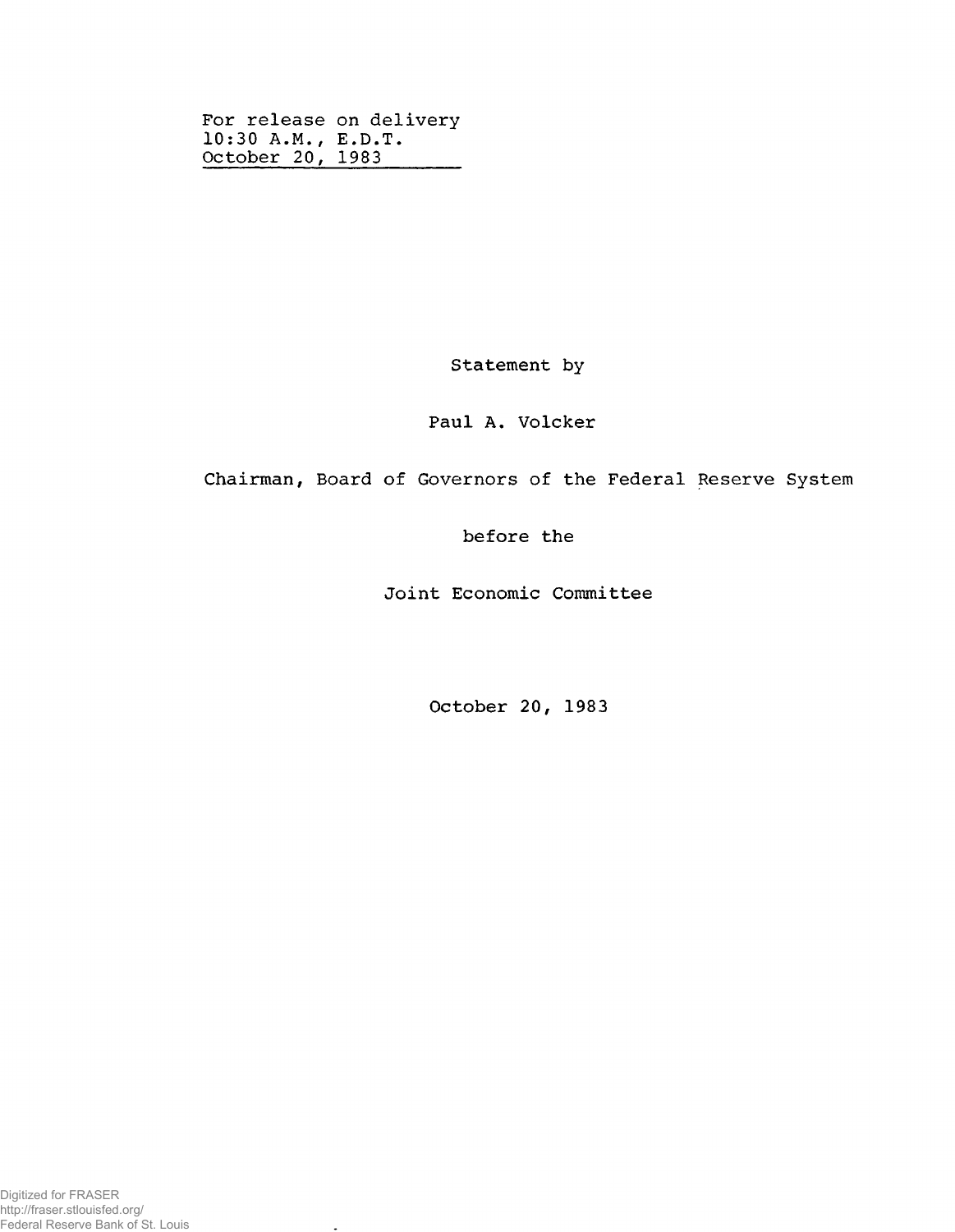I am pleased to have the opportunity to meet with this committee to discuss the current economic situation As you know, the Federal Reserve's most recent official monetary policy report was submitted to the Congress in mid-July, Because that report treated the economic situation in considerable detail, my remarks on the current economic and financial situation will be limited mainly to an updating. More importantly, I also would like to reemphasize a number of concerns that I expressed at the time that the midyear report was submitted to the Congress.

At that time, it was evident that the current economic recovery had gained considerable momentum and was following in many respects a typical cyclical pattern. Advances i<sup>-</sup> residential construction had been large; consumer spending had registered exceptional increases in the spring; and business investment spending also was beginning to strengthen. Employment gains were substantial through the first half, and the unemployment rate -- though still high -- had moved steadily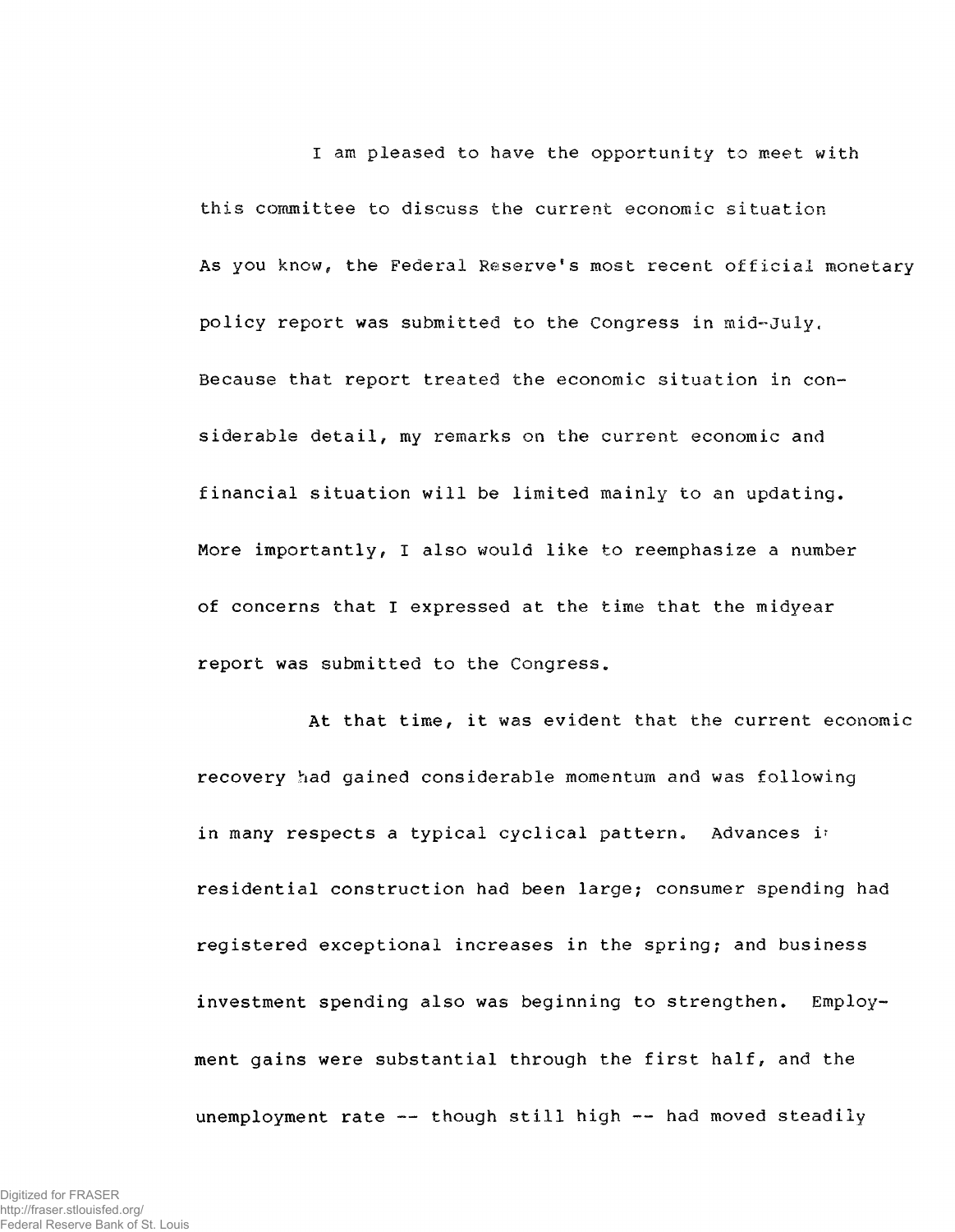lower. By midyear, only the export sector remained a major depressant on growth of real GNP, reflecting the further widening of this country's foreign trade deficit.

By and large, the economic trends evident at midyear have continued through the third quarter. Industrial production has continued rising at a rapid pace through September. Payroll employment increased nearly two-thirds of a million during the three months ending in September, and the unemployment rate fell three-fourths of a percentage point over that same period. Preliminary indications suggest growth in real GNP remained fairly close to the exceptionally high rate in the second quarter. On the whole, I believe that the data indicate that the economy remains firmly on the path of expansion.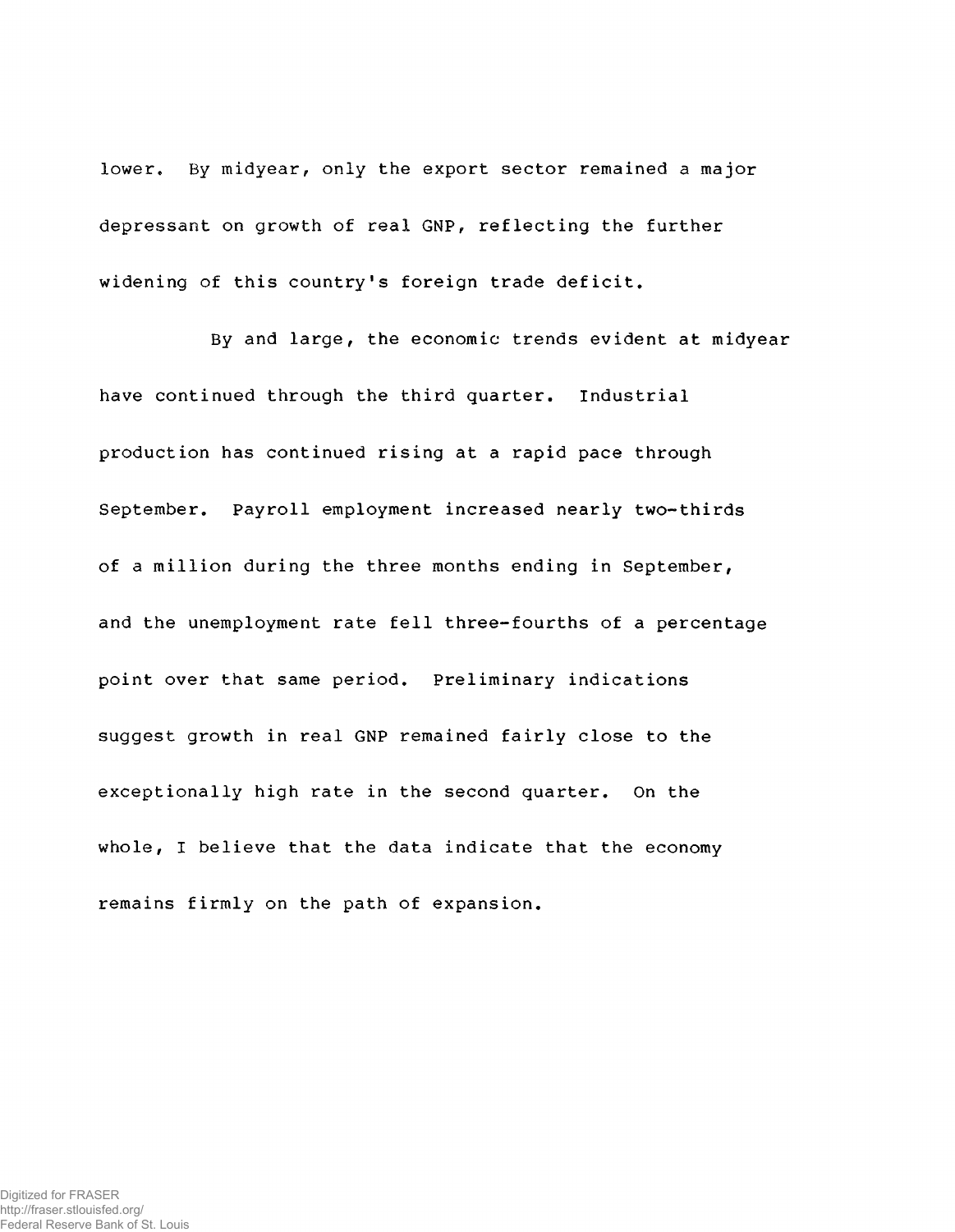**Moreover,** the recent price information continues underscore the gains made against inflation over the past two or three years. During the first eight months of 1983, the consumer price index rose at about a  $3-1/2$  percent **annual rate,** somewhat less than the rate achieved in **1982,** and the producer price index, **on balance,** has **showed** virtually no change over that same period. This price information is better than we have experienced in a decade or more, in sharp contrast to **the** racheting upward of prices in the **1970's.**

**Because** labor inputs account for about **two-thirds** of total GNP, an easing in growth of labor costs is crucial if our gains against inflation are to prove sustainable. ( this score, we have made further progress so far this year. The rate of increase in nominal wage gains has trended down; the hourly earnings index, the most current wage measure, has risen at a rate of less than 4 percent this year. The easing of cost pressures has been reinforced by rapid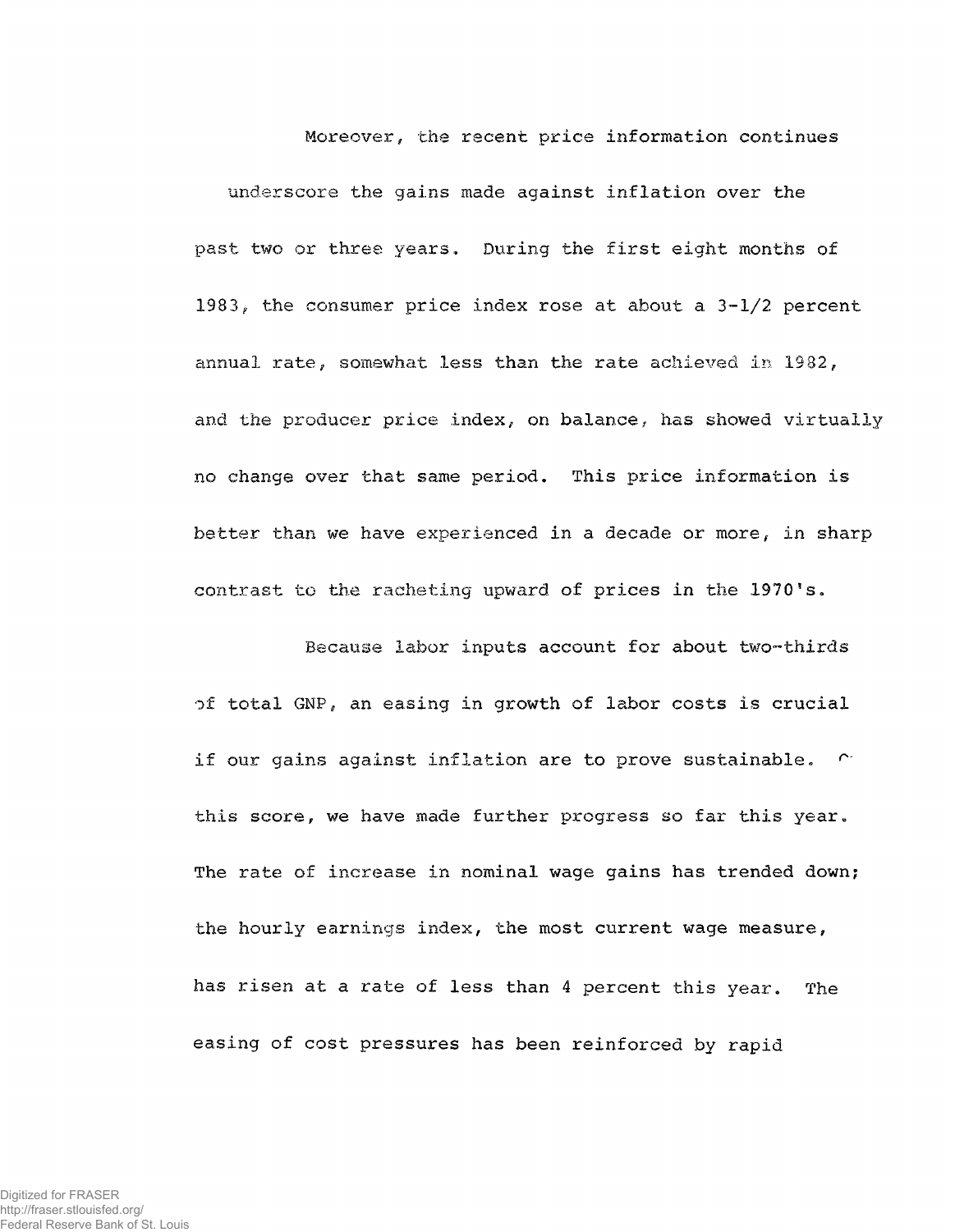oductivity gains that appear to reflect not only the cyclical gains normally associated with the early stages of expansion, but also some apparent improvement in the trend rate of productivity growth. It is this kind of pattern, that sustained, can keep the underlying inflation rate moving lower -- and real wages rising.

Overall, these recent indicators of economic activity, inflation and productivity provide a strong start toward a much more satisfactory economic performance than we have seen for many years. At the same time, as I have said many times before, what counts is not the rate of economic growth over a short time span of a few months, or even a few quarters, but rather the performance of the economy over time. The current expansion, though more robust than generally expected at the beginning of the year, still is less than a year old. And, on the surface, it could be said that recent events do not differ dramatically from the early phases of some earlier business cycles that also began with strong growth and

improved price performance — but later deteriorated into Digitized for FRASER http://fraser.stlouisfed.org/ Federal Reserve Bank of St. Louis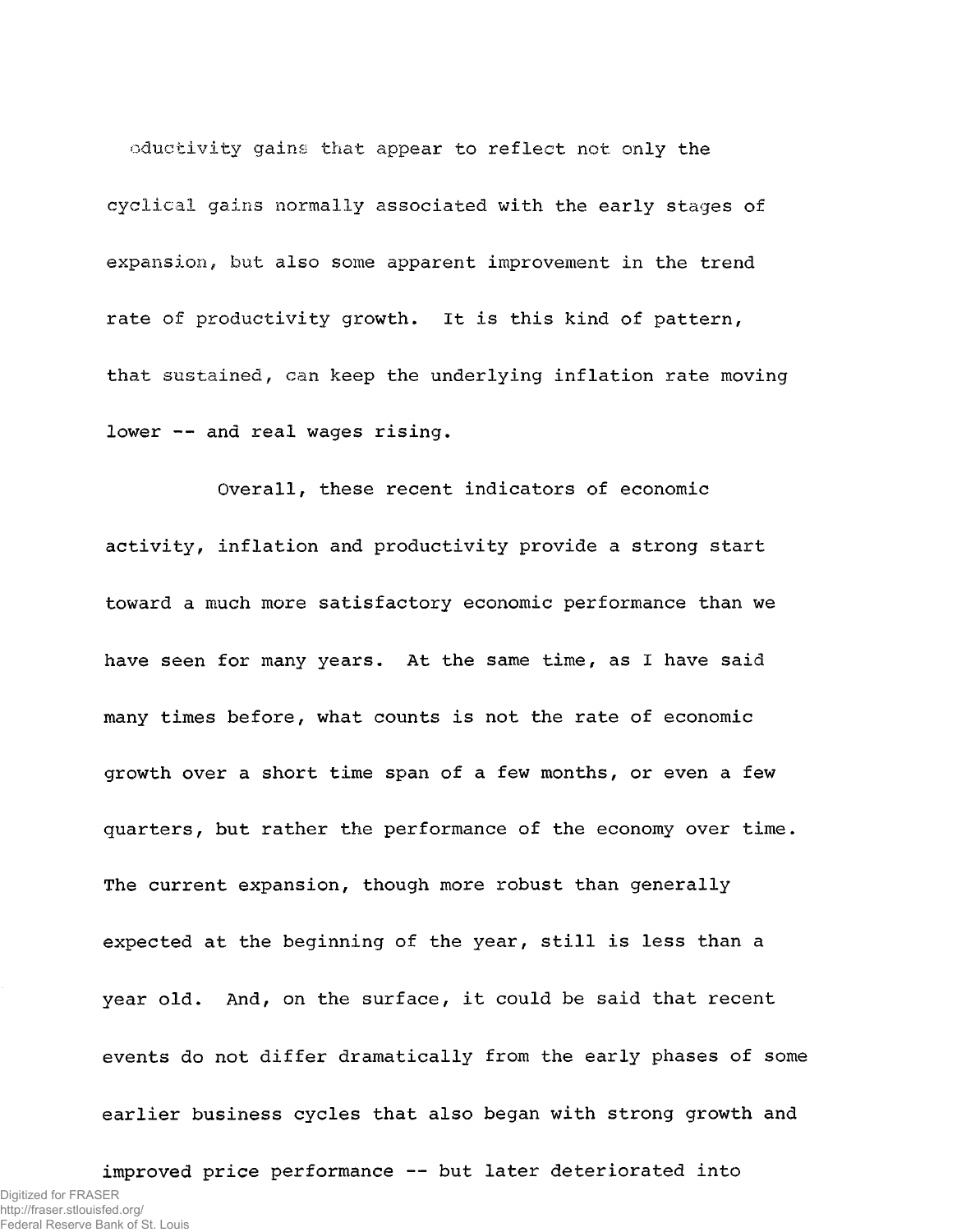accelerating inflation and stagnating real activity. That past record should be warning enough to resist any temptation to sit back and let events take their course, hoping that the momentum of expansion and the progress already made against inflation will be sustained pretty much on their own.

Moreover, there are obvious potential obstacles in the path to sustained progress. Most importantly, the current prospect that federal budget deficits will remain exceptionally large into the indefinite future is a major factor propping up interest rates and continues to pose a serious risk to the stability of financial markets in the future, threatening the balance and ultimate sustainability of the recovery itself. The economic and financial problems of many developing countries -- aggravated by the high level of dollar interest rates -remain a dark cloud over the international financial system, and unless contained could jeopardize our own economy. And, despite our substantial progress against inflation, doubts about the sustainability of that process, and temptations to revert to

attitudes and behavior characteristic of the 1970's, could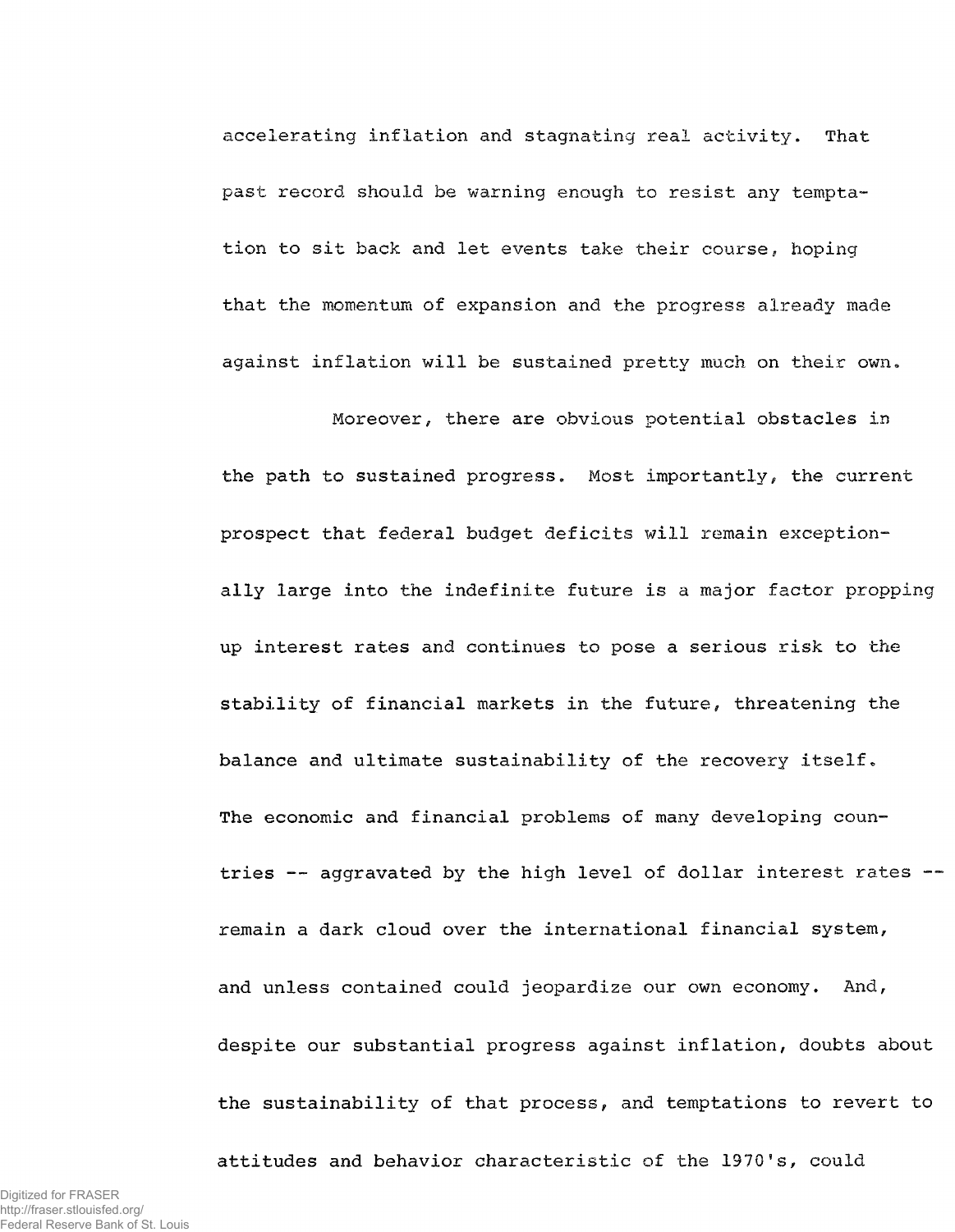undermine prospects for continuing economic expansion. these respects, we are in a period of testing.

It is well within our capacity to pass these tests. But it will take a positive approach, not a wait-and-see attitude. Data for the past fiscal year provide some sense of the budgetary problem; in fiscal 1983 the federal budget deficit, not counting Treasury financing of off-budget programs, apparently reached close to \$200 billion, nearly twice as large as the previous year's deficit, which itself had been of record proportions. The 1983 federal deficit amounted to about 6-1/2 percent of nominal GNP: prior to 1983, there had been only one year in the past three decades in which federal deficits were as much as 4 percent of GNP.

Obviously, the magnitude of the federal deficit in future years will depend on both the actions of Congress and on the strength of the economic recovery. A large portion of the 1983 deficit — perhaps half -- reflected the influence of the business cycle on federal receipts and expenditures. As the economy improves this "cyclical" element in the deficit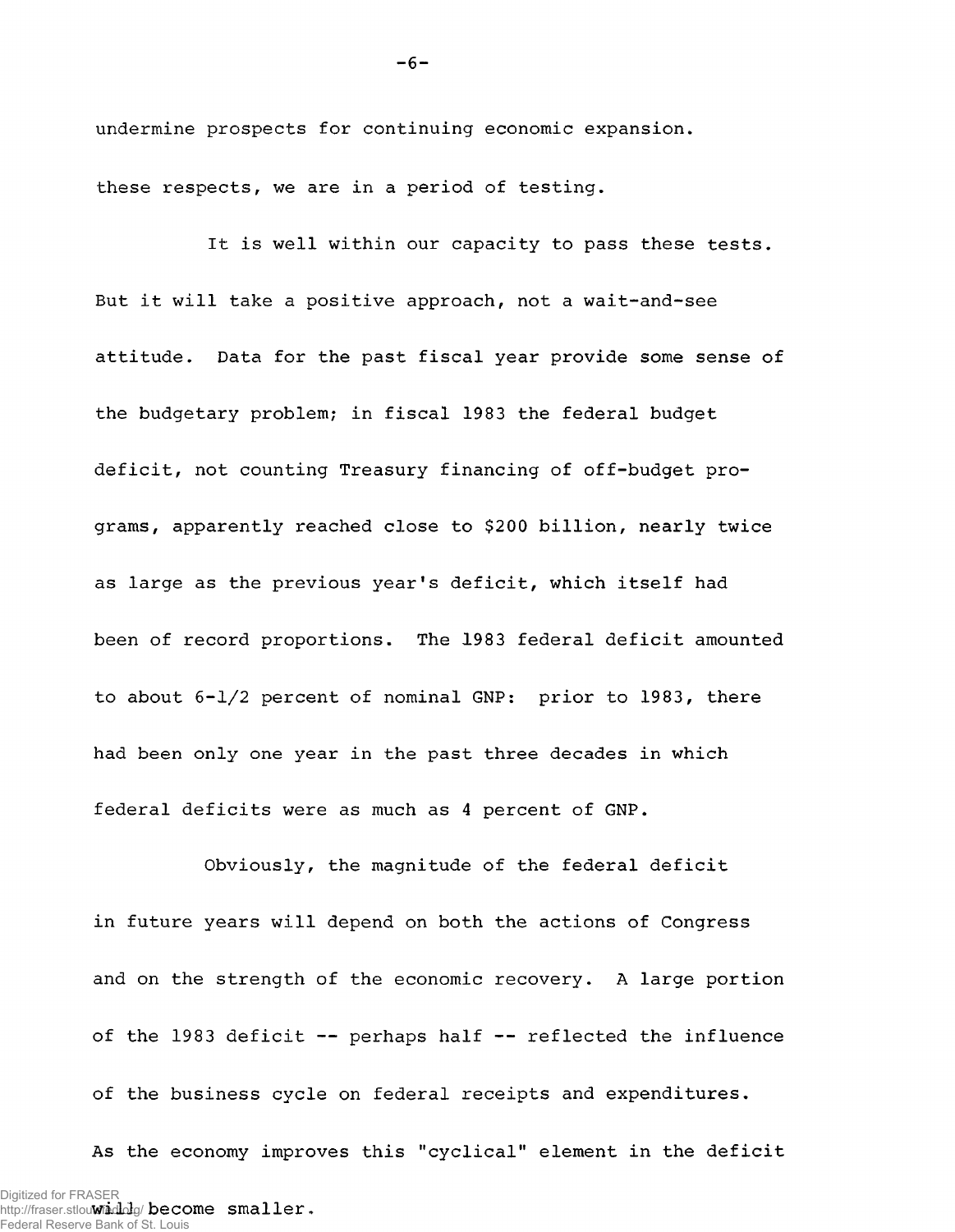Nut given currently existing legislation, the non-

cyclical, or "structural" part of the deficit is all too likely rise further. Indeed, under even the most optimistic economic assumptions now being made, the federal deficit appears likely "O remain at levels, relative to the size of the economy, that me without historical precedent during periods of economic expansion,

A year ago there appeared to be a growing commitment in the Congress to address the problems associated with federal deficits. Today, I fear the sense of urgency has dissipated. Instead, with the economy growing again, there may be a temptation to try to live with historically unprecedented peacetime deficits.

That course implies great hazards. Even in the period just completed — during which private credit growth was reduced substantially by the recession —- the influence of heavy federal borrowing contributed to the persistence of high interest rates, Maintaining large deficits in coming years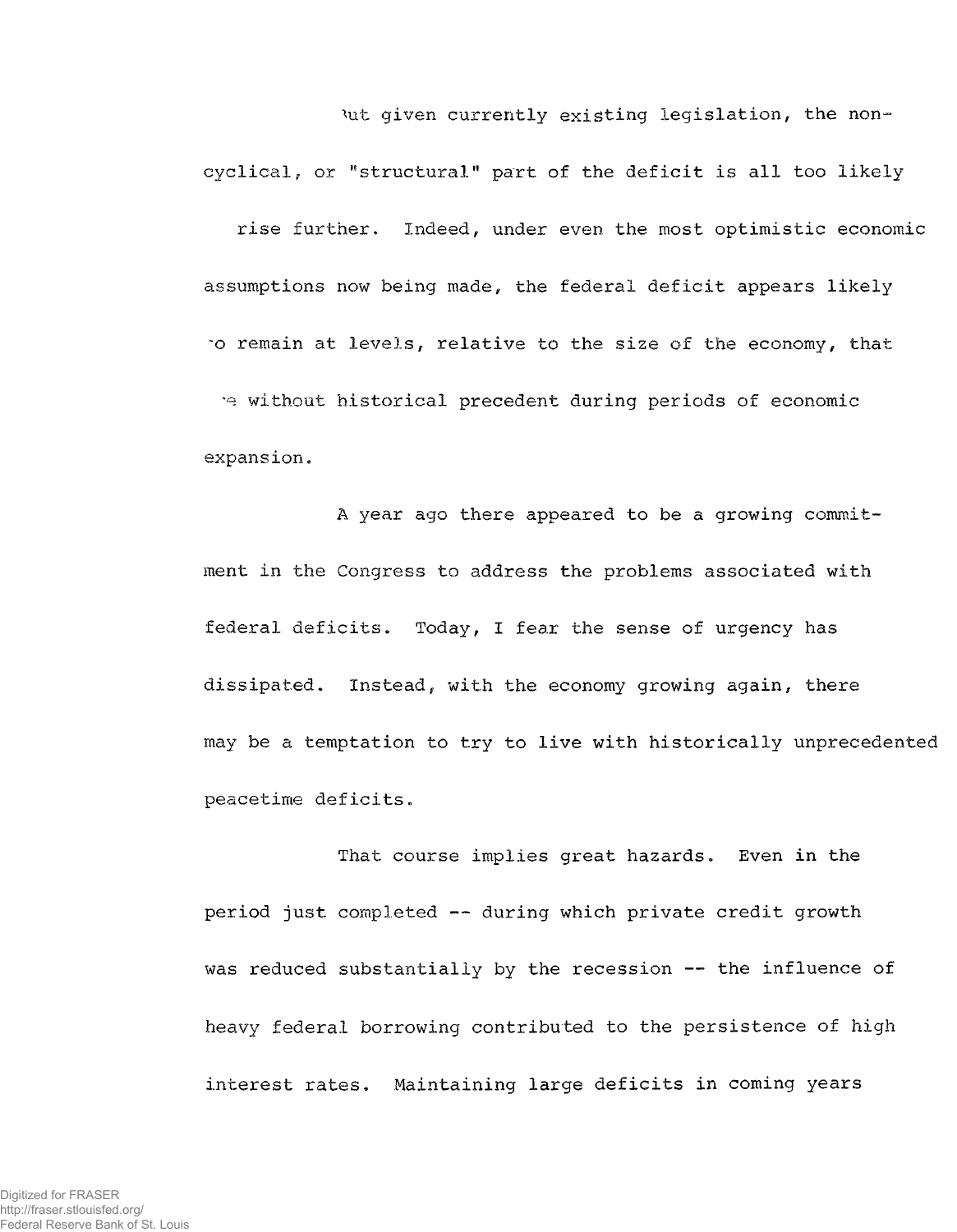makes it far more likely that interest rates will remain historically high well into the recovery, and posing a risk to the sustainability of the expansion.

The progress we have made against inflation if sustaine is one fundamental force that should tend to make interest rates lower over time. But the huge budget deficits have an impact in the opposite direction. One result is to dampen prospects for business investment, particularly for long-lived investment with relatively slower "pay-out." But that investment is what is needed to revitalize some of our basic industries, and to support productivity generally.

Some of those same industries also suffer from depressed exports or strong import competition. To the extent that large capital inflows are induced by pressures on our domestic capital and credit markets, those inflows have contributed to maintaining the dollar at "artificially" high levels, viewed from the perspective of the current competitive position of our industry. In the short-run, those capital inflows may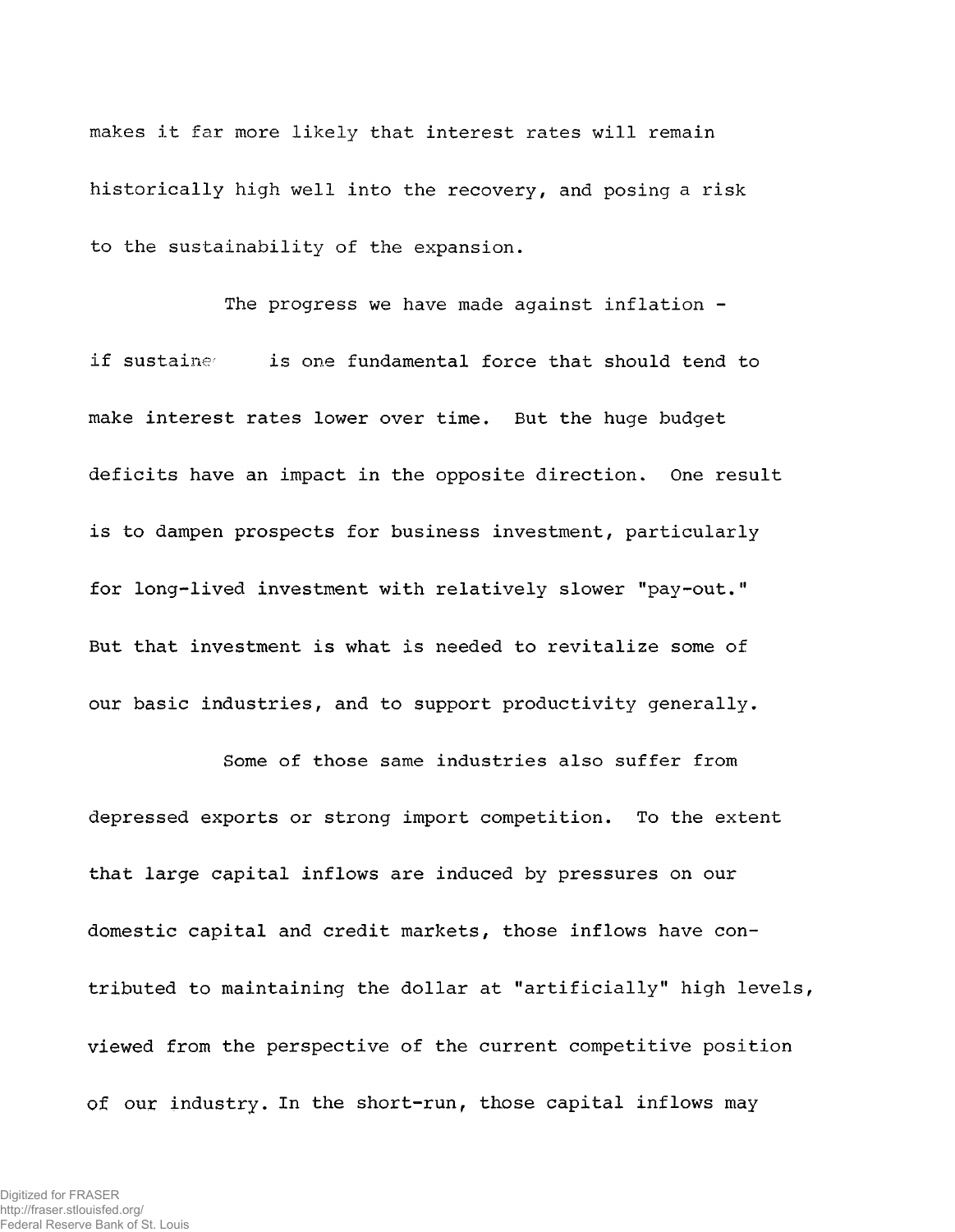help to moderate pressures on the financial markets. But, viewed in a longer perspective, we have the irony of the largest and richest country in the world in effect turning to foreign investors to help finance its government deficits while, by the same process, draining vitality from the firms and industries that in the past have been important exporters. As I noted earlier, exports have been a weak element in the business picture, and our trade and current account deficits are growing toward levels that would be unsustainably large. The longer that process lasts, the greater the potential instability for the U.S. and for the world economy.

The persistence of large federal deficits and a high interest rate environment also complicates the effort to deal with the international debt situation. The developing countries  $-$ - excluding those that are members of OPEC  $-$ - have a total indebtedness of about \$575 billion. Of that total, about \$285 billion is owed to banks around the world, with more than \$100 billion owed to U.S. banks. The level of in-

debtedness is high relative to the current income-generating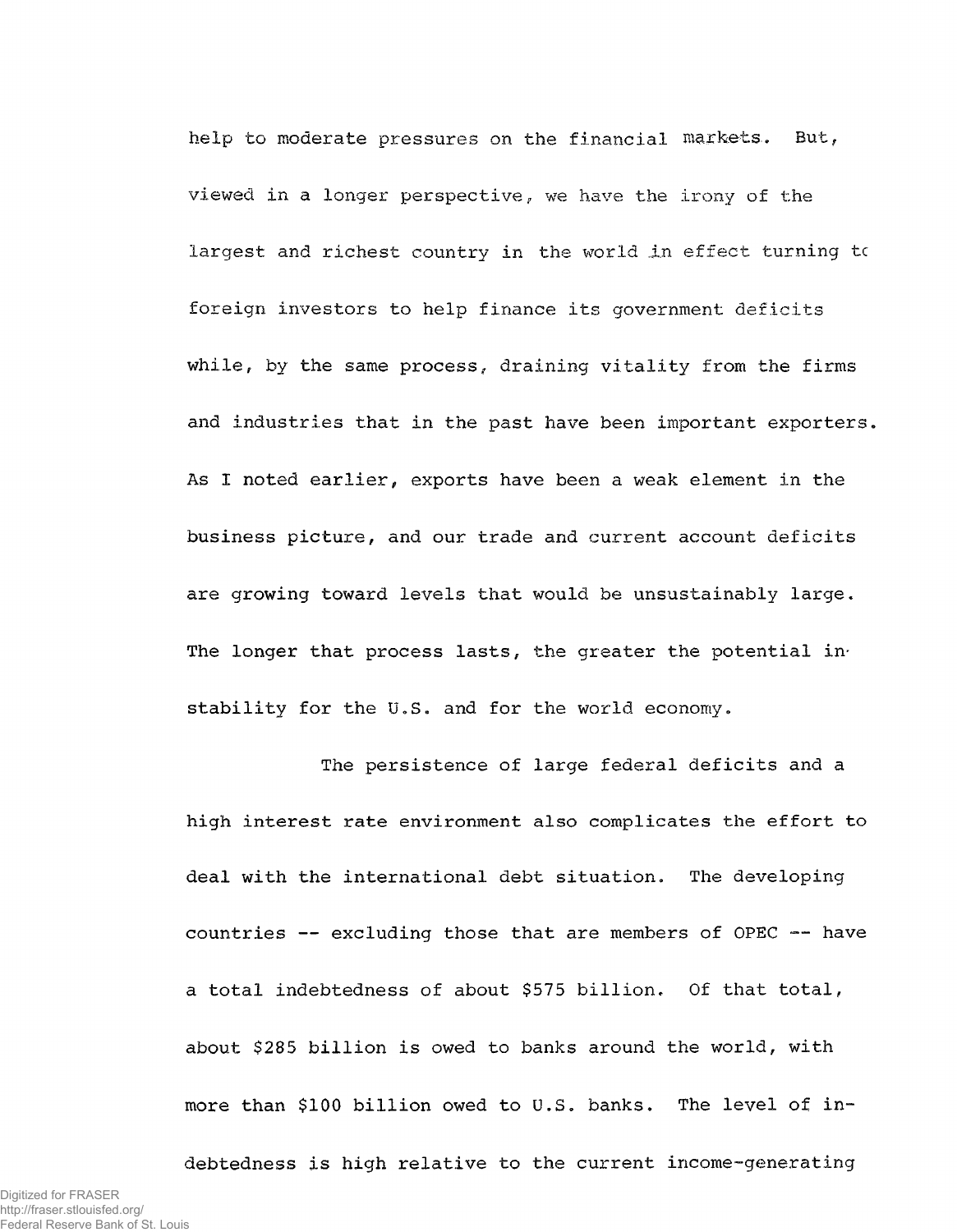potential of those economies, and the great bulk of the debt is in dollars, paying dollar interest rates. As you know, difficulties in servicing these debts have been widespread.

Thus far, problems have been contained through an extraordinary degree of cooperation among borrowers, private creditors, national authorities, and international organizations. The borrowing nations themselves have undertaken strong adjustment measures to restore financial stability, increase debtservicing capacity, and improve their credit-worthiness. There also has been a major cooperative effort among the lending banks to agree upon financing programs involving the restructuring of existing debts and provision of some new loans.

At the center of this process have been the coordinating efforts of the International Monetary Fund. On several previous occasions when I have testified before the Congress, I have urged prompt action to bolster the resources of the IMF. However, as you know, the work on that important legislation has not been completed.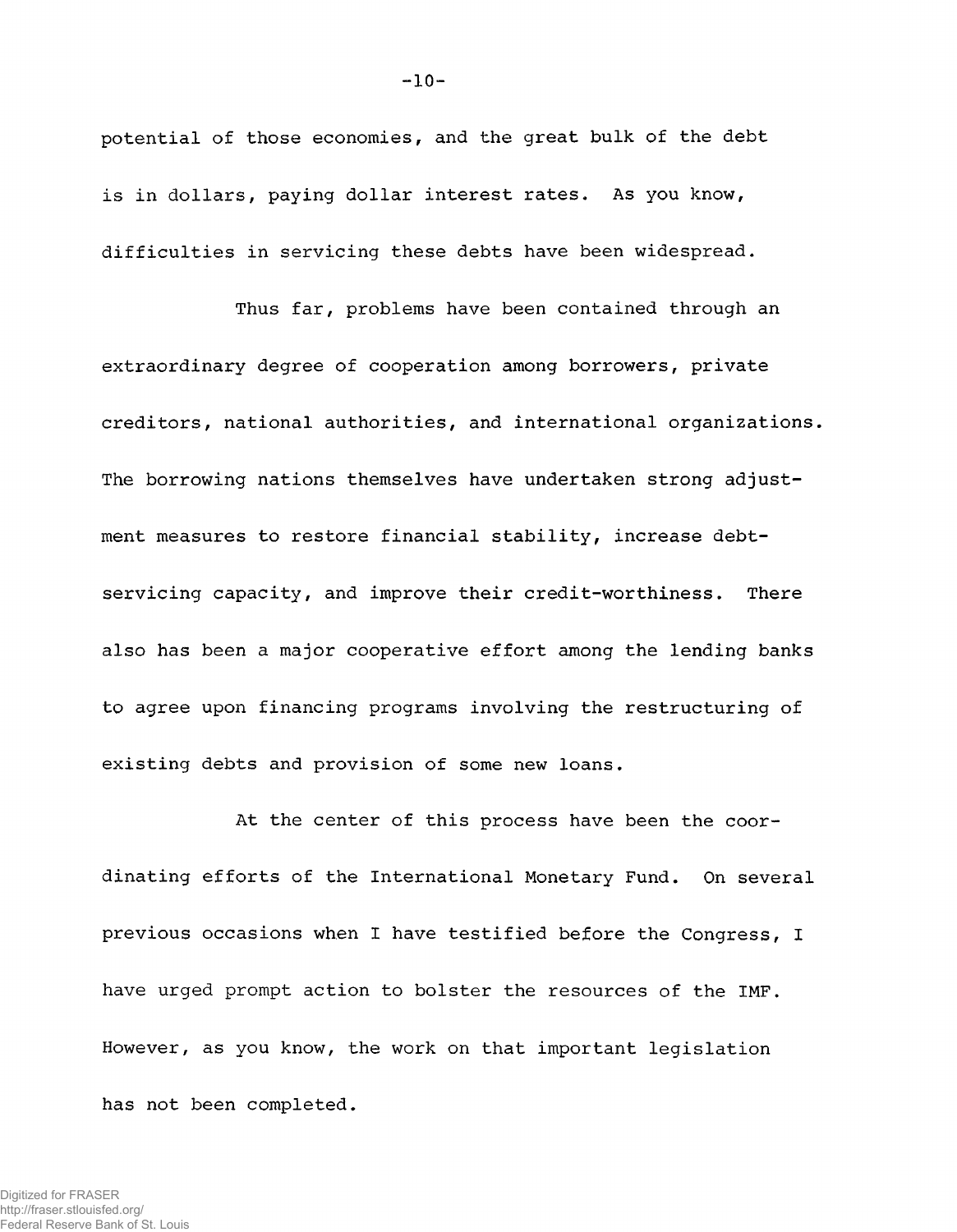International understandings look toward action before the end of next month, so time is growing short. Apart from the actual funds involved, our failure, alone among nations, to participate in this effort would send a strong message around the world that we do not support the cooperative efforts to manage and contain the debt problems of the developing countries. Put positively, participating in the proposed increase in IMF resources is a necessary and prudent investment in our own future.

Another important element to dealing with the current external financing problems of developing countries is a concerted effort to maintain the flow of bank credit to these countries. The question is sometimes raised whether such lending will be at the expense of lending to domestic borrowers and the expansion of our own economy. In that connection, I would emphasize the new bank lending to these countries will, in the aggregate, be at a substantially reduced pace from that of recent years and, as I have noted, we are on balance currently large net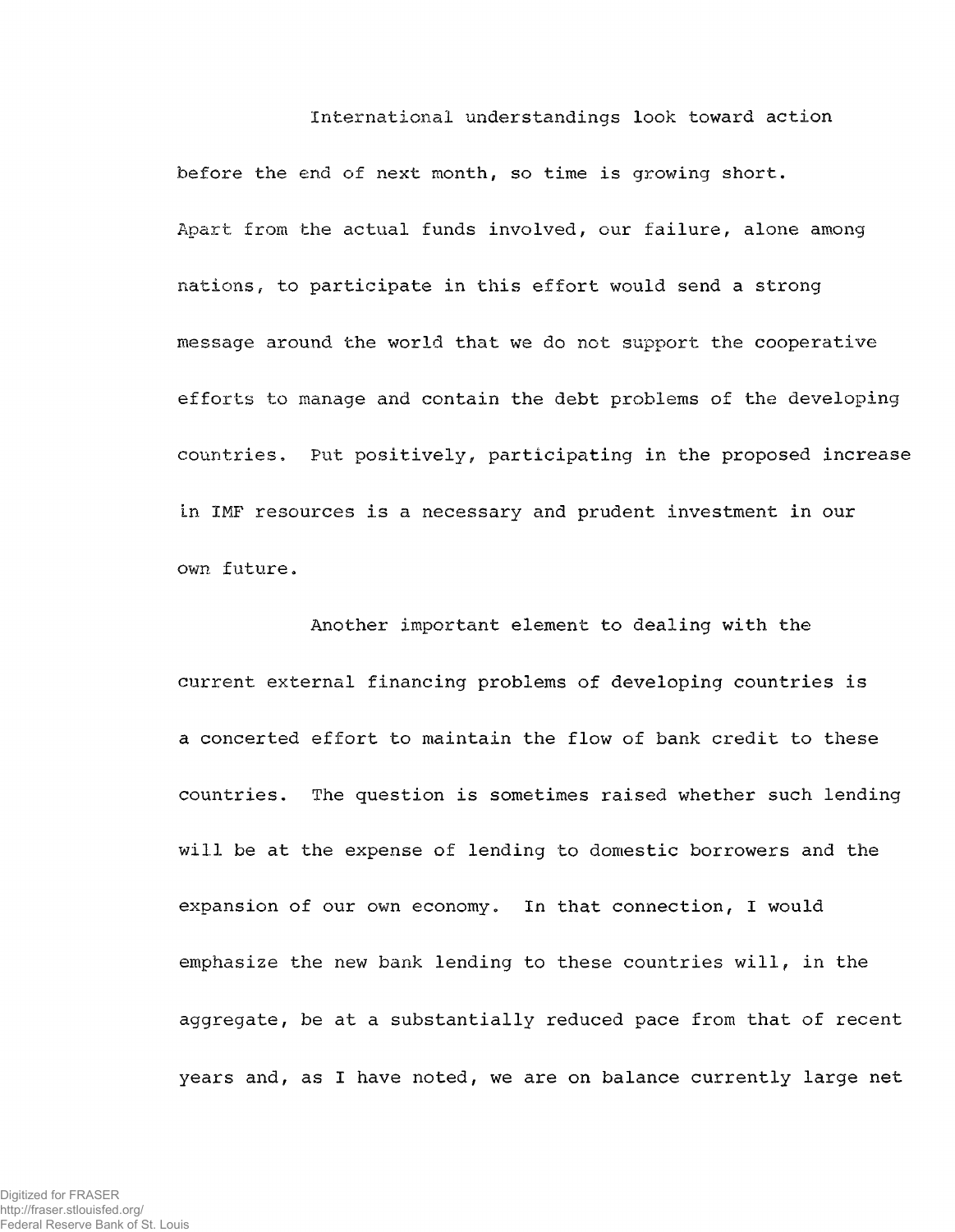borrowers from the rest of the world. In the absence o' these cooperative lending efforts by banks and the IMF, I do not believe we could be successful in avoiding widespread defaults or worse. The clear threat would be that such an international financial disturbance would have major repercussions on our own credit markets, our interest rates, and our growth prospects — far outweighing any effects on our markets of the limited foreign lending required to maintain stability internationally.

Finally, I must emphasize the crucial importance of maintaining the progress against inflation. As I noted earlier, looking back, the recent data on prices and wages is favorable. However, it is also true that some temporary factors for a while caused measured rates of inflation to exaggerate the slowdown in underlying rates of inflation. As temporary factors have subsided, there has been some increase in reported monthly rates of price increase from the essentially flat record of the first half. That is not, in itself, surprising, but it

does warn against any sense of complacency.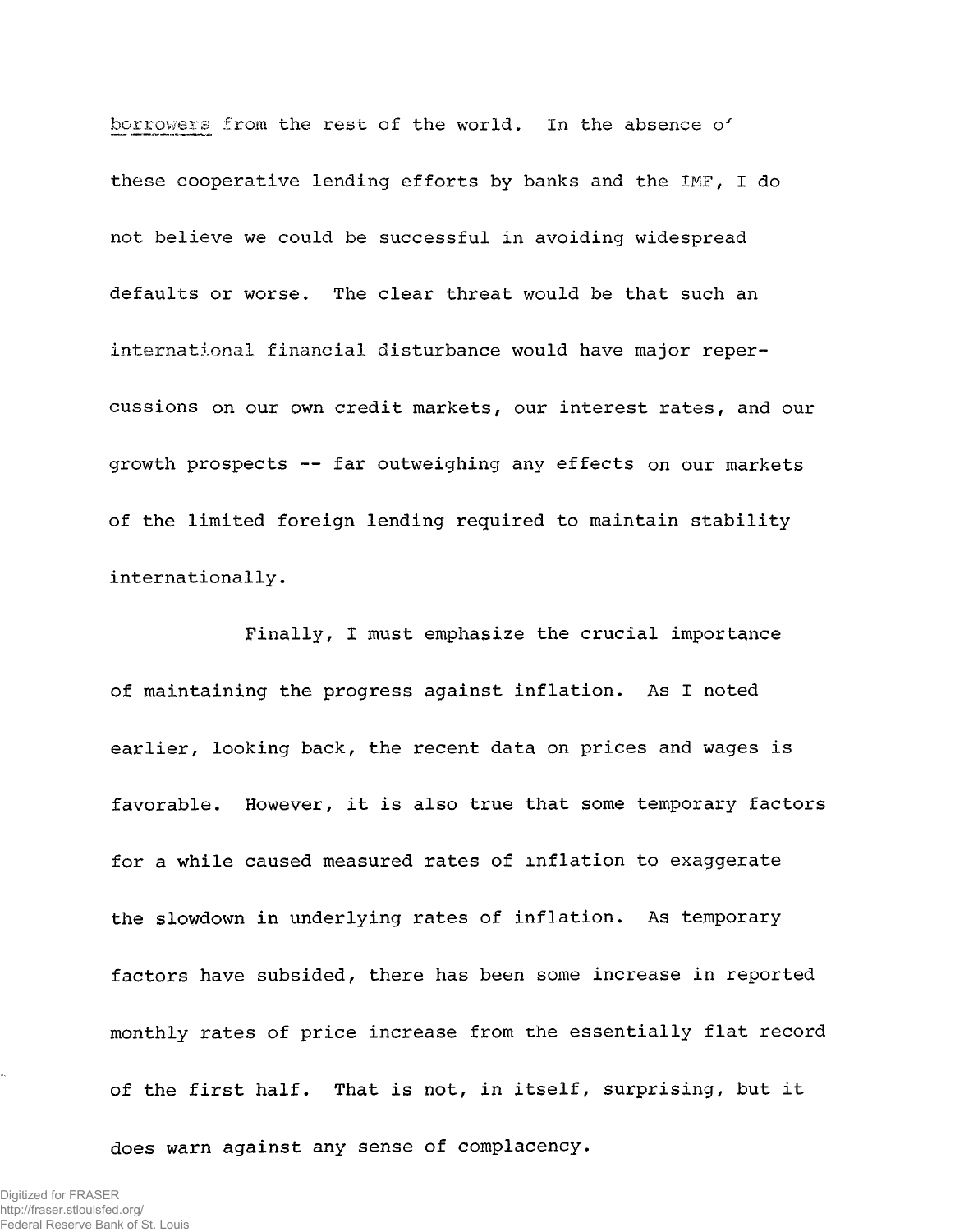concerns both in financial markets and among the general public that more strongly inflationary trends could soon resume. The experience of the 1970's with accelerating inflation, despite some cyclical "pauses," is still deeply ingrained in people's minds, and, looking ahead, there is concern about whether appropriate restraint will be maintained over money and credit growth in the face of sustained huge deficits.

The fact is there continue to be deep-seated

There are strong grounds for believing that these attitudes and expectations may be lagging behind reality and that underlying inflation rates are lower -- and can continue to move lower — than is generally perceived. Indeed, with the period of low inflation still lengthening, with spare capacity still extensive in many sectors, and with strong domestic and international competition, and with labor amply available, there is a rare opportunity to "build in" greater stability.

Whether that optimistic view will, in the end, prove correct depends in part on the attitudes and behavior of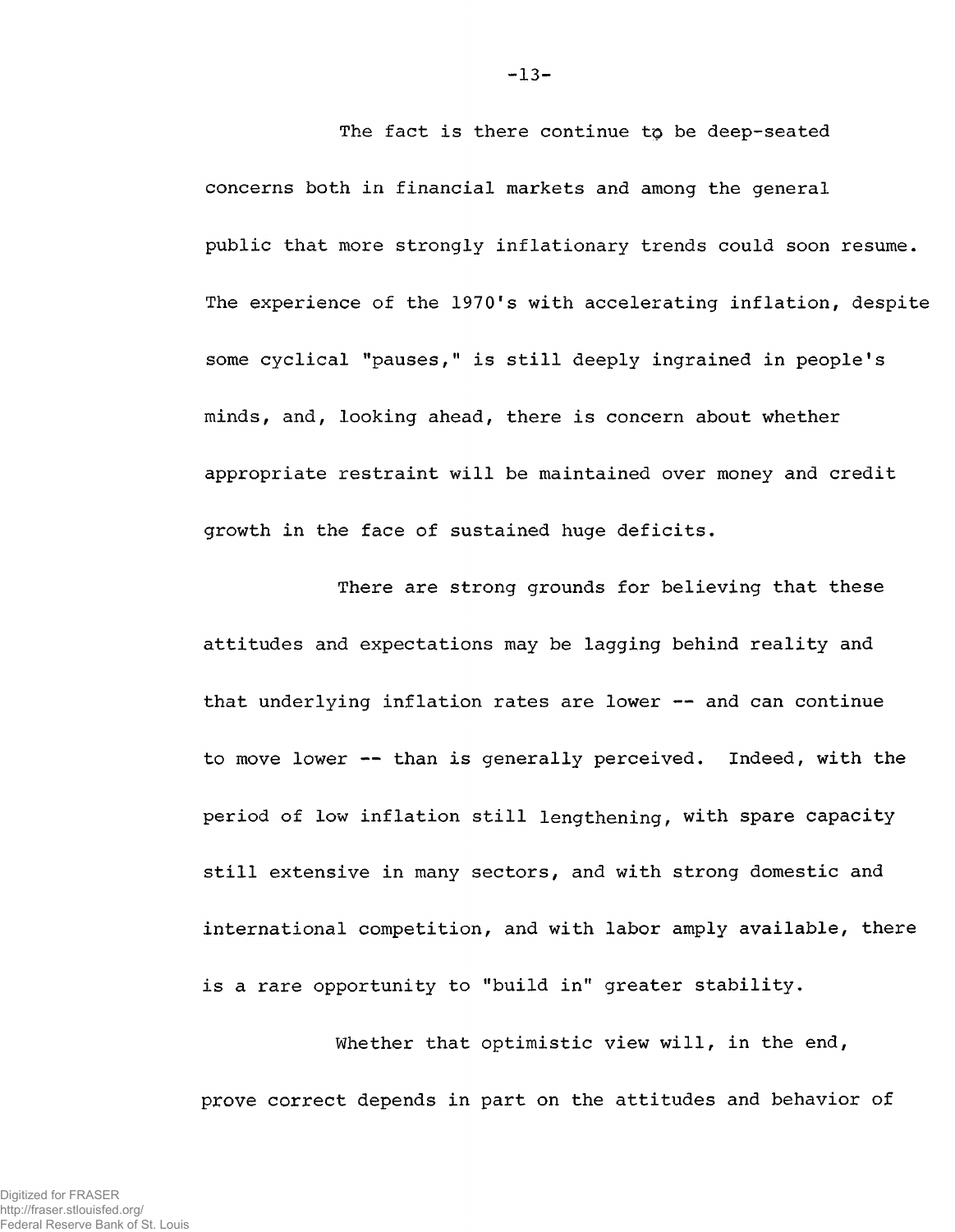business and labor. We currently see strong efforts to contain costs and improve efficiency in industries subject to the most intense competitive pressure, whether because of depressed markets or other factors. In some other areas, new wage contracts or pricing policies appear out of touch, both with our recent experience with inflation and with current conditions in labor or product markets generally. Rather, we see symptoms of a kind of carryover — or a "hangover" — of attitudes instilled in a more inflationary environment. Should those attitudes be reinforced and generally prevail, our effort to move toward sustainable economic growth with greater stability would be greatly complicated.

Experience suggests expectations developed over a lengthy period of accelerating inflation are rarely suddenly changed. But they will change over time, so long as public policy remains steadfast in its commitment to an environment of greater price stability.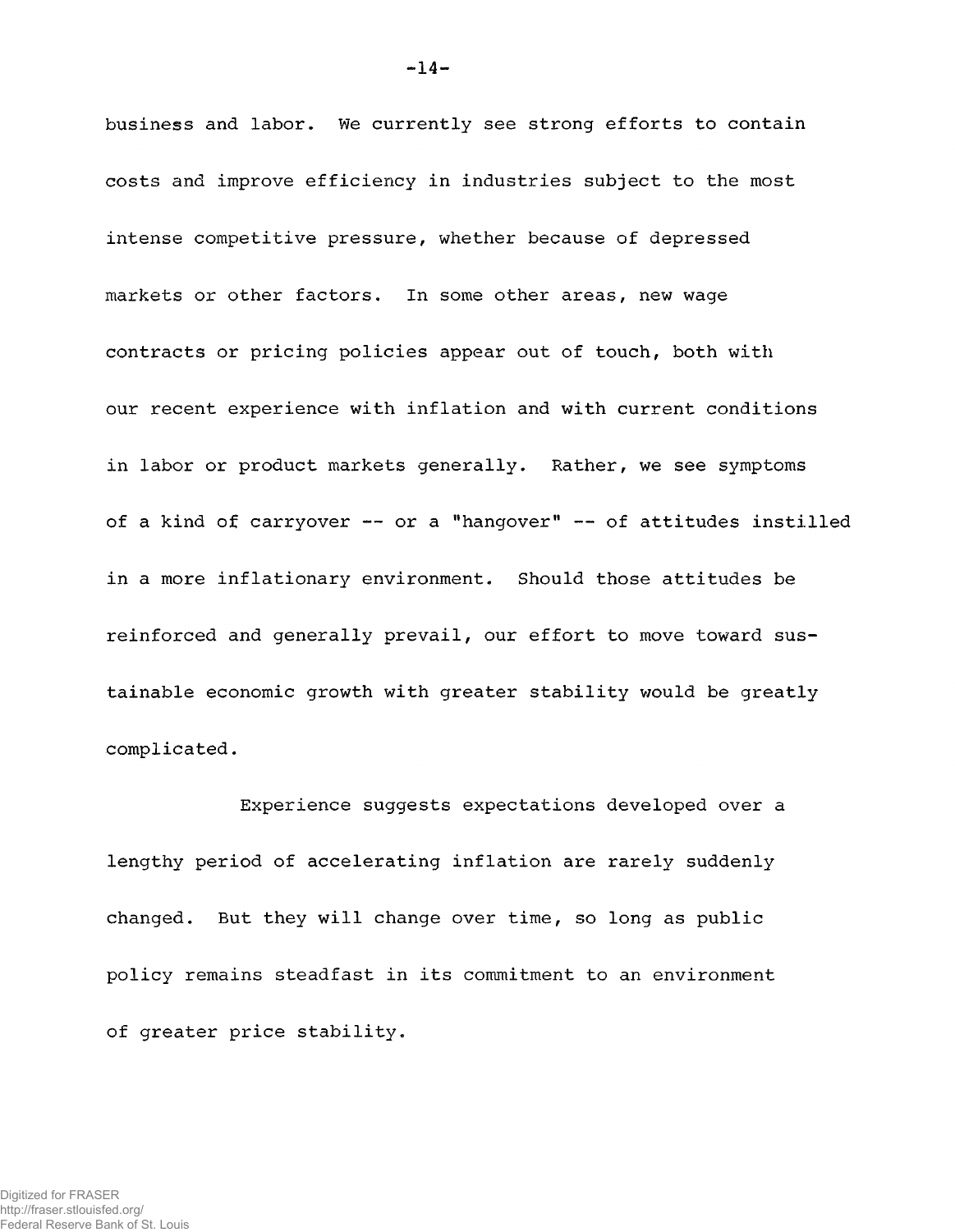Monetary policy inevitably must play a central role in that process, essentially by containing growth of money and credit to amounts consistent with containing inflation over time. I doubt that such efforts can ever be reduced, in a complex changing economy like ours, to a simple mechanical formula to govern growth in one measure of the money supply or another. For instance, in the midst of both institutional and economic change last year and during the early part of 1983, the Federal Reserve accommodated faster growth in some of the various monetary aggregates than it had planned earlier, responding in part to the visible evidence of a pronounced slowdown in the turnover or "velocity" of money. With some indications that more normal patterns may be returning, and with the momentum of recovery strong, limited steps were taken to resist monetary and credit growth during the spring and early summer. In a real sense, in a climate sensitive to inflation and the possible future inflationary

Federal Reserve Bank of St. Louis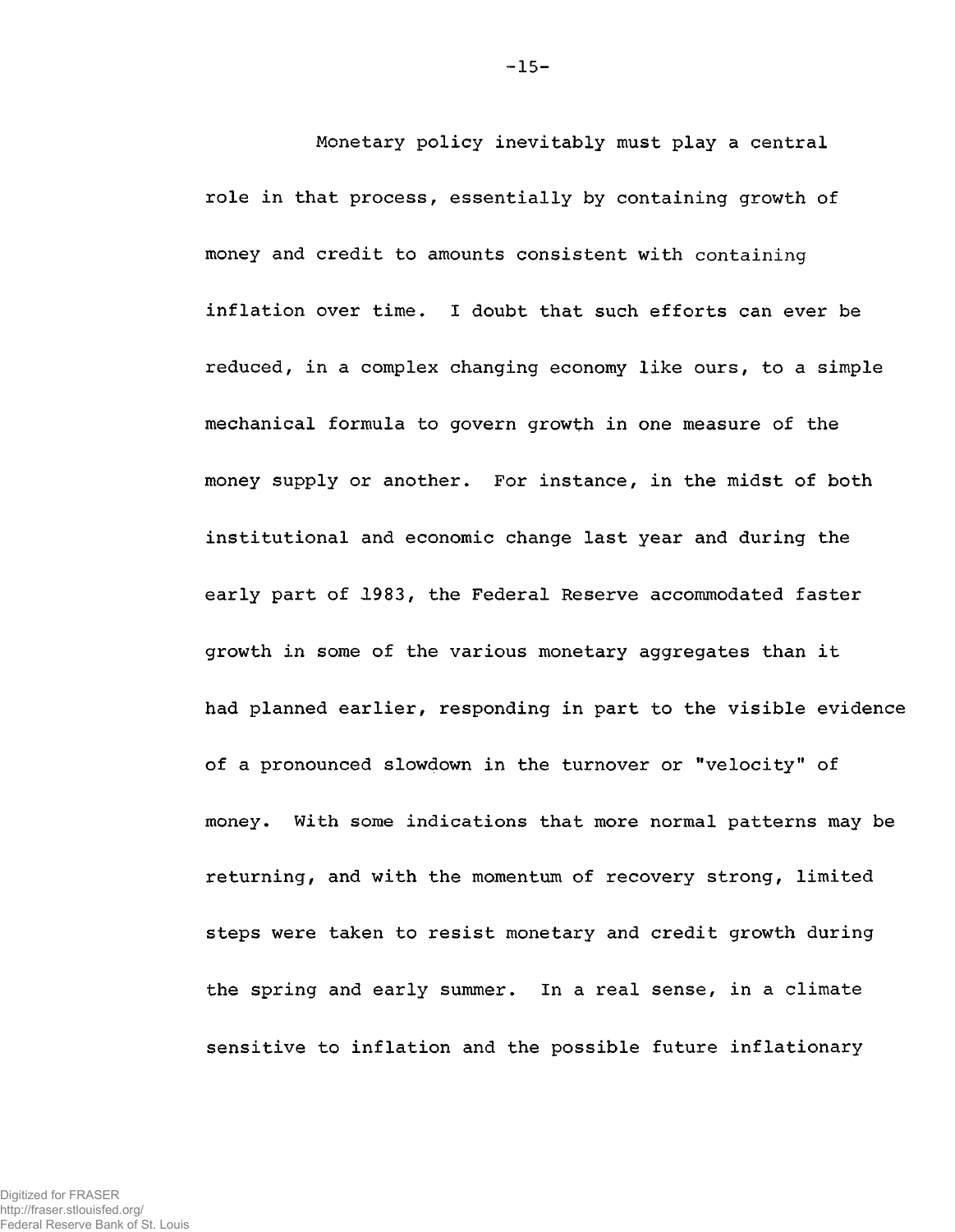implications of current policy, timely steps to pre-empt excesses can avert the need for much stronger action later.

In recent weeks, all the monetary and credit aggregates have moved comfortably within the target ranges, easing concerns of a surge in liquidity growth. In addition, interest rates, for the most part, have edged slightly lower in recent weeks, following moderate increases in late spring and early summer. But the looming budget deficits remain as a focus for doubts about the future.

In conclusion, the economic situation, in its broadest terms, does not differ dramatically from the situation that was apparent at midyear. Current economic indicators have continued to show a strongly growing economy coupled with only moderate rates of inflation. At the same time, concerns about the longer run outlook that were apparent at midyear are still with us today. Now, as then, we broadly know what policies are needed to provide greater assurance